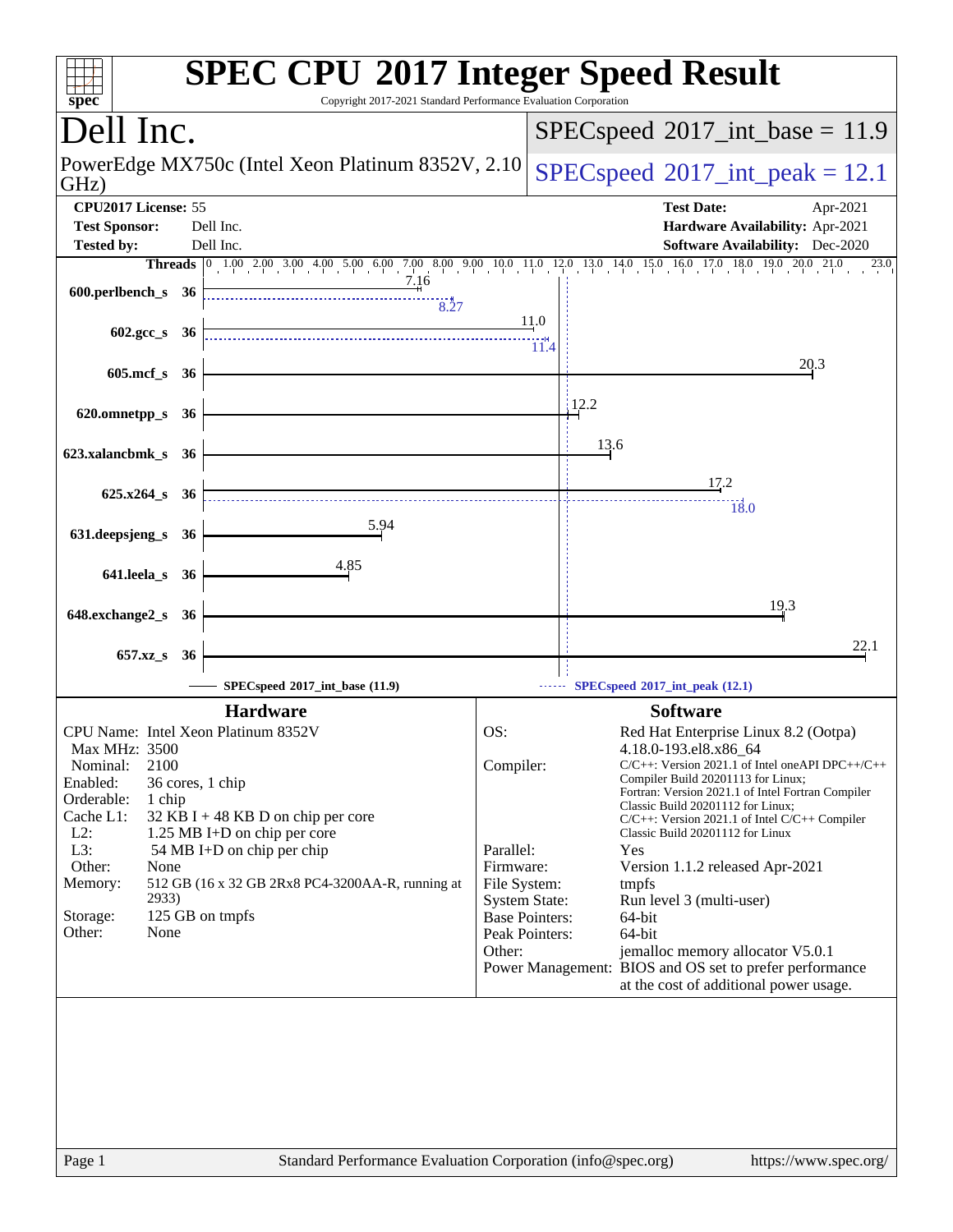|  | speo | L. |  |
|--|------|----|--|

Copyright 2017-2021 Standard Performance Evaluation Corporation

# Dell Inc.

GHz) PowerEdge MX750c (Intel Xeon Platinum 8352V, 2.10 [SPECspeed](http://www.spec.org/auto/cpu2017/Docs/result-fields.html#SPECspeed2017intpeak)®[2017\\_int\\_peak = 1](http://www.spec.org/auto/cpu2017/Docs/result-fields.html#SPECspeed2017intpeak)2.1

 $SPECspeed^{\circledcirc}2017\_int\_base = 11.9$  $SPECspeed^{\circledcirc}2017\_int\_base = 11.9$ 

**[CPU2017 License:](http://www.spec.org/auto/cpu2017/Docs/result-fields.html#CPU2017License)** 55 **[Test Date:](http://www.spec.org/auto/cpu2017/Docs/result-fields.html#TestDate)** Apr-2021 **[Test Sponsor:](http://www.spec.org/auto/cpu2017/Docs/result-fields.html#TestSponsor)** Dell Inc. **[Hardware Availability:](http://www.spec.org/auto/cpu2017/Docs/result-fields.html#HardwareAvailability)** Apr-2021 **[Tested by:](http://www.spec.org/auto/cpu2017/Docs/result-fields.html#Testedby)** Dell Inc. **[Software Availability:](http://www.spec.org/auto/cpu2017/Docs/result-fields.html#SoftwareAvailability)** Dec-2020

### **[Results Table](http://www.spec.org/auto/cpu2017/Docs/result-fields.html#ResultsTable)**

|                                     |                |                |             | <b>Base</b>    |       |                |       |                |                |              | <b>Peak</b>    |              |                |              |
|-------------------------------------|----------------|----------------|-------------|----------------|-------|----------------|-------|----------------|----------------|--------------|----------------|--------------|----------------|--------------|
| <b>Benchmark</b>                    | <b>Threads</b> | <b>Seconds</b> | Ratio       | <b>Seconds</b> | Ratio | <b>Seconds</b> | Ratio | <b>Threads</b> | <b>Seconds</b> | <b>Ratio</b> | <b>Seconds</b> | <b>Ratio</b> | <b>Seconds</b> | <b>Ratio</b> |
| $600.$ perlbench $_s$               | 36             | 248            | 7.16        | 245            | 7.26  |                |       | 36             | 213            | 8.32         | 215            | 8.27         |                |              |
| $602 \text{.} \text{gcc}\text{.}$ s | 36             | 362            | <b>11.0</b> | 361            | 11.0  |                |       | 36             | 349            | <b>11.4</b>  | 346            | 11.5         |                |              |
| $605$ .mcf s                        | 36             | 232            | 20.3        | 232            | 20.3  |                |       | 36             | 232            | 20.3         | 232            | 20.3         |                |              |
| 620.omnetpp_s                       | 36             | 130            | 12.5        | 134            | 12.2  |                |       | 36             | 130            | 12.5         | <u>134</u>     | 12.2         |                |              |
| 623.xalancbmk s                     | 36             | 104            | 13.6        | <b>104</b>     | 13.6  |                |       | 36             | 104            | 13.6         | <b>104</b>     | 13.6         |                |              |
| 625.x264 s                          | 36             | 102            | 17.3        | 102            | 17.2  |                |       | 36             | 98.0           | 18.0         | 98.0           | 18.0         |                |              |
| 631.deepsjeng_s                     | 36             | 241            | 5.94        | 241            | 5.94  |                |       | 36             | 241            | 5.94         | 241            | 5.94         |                |              |
| 641.leela s                         | 36             | 351            | 4.86        | 351            | 4.85  |                |       | 36             | 351            | 4.86         | 351            | 4.85         |                |              |
| 648.exchange2_s                     | 36             | 152            | 19.3        | 152            | 19.4  |                |       | 36             | <b>152</b>     | <u>19.3</u>  | 152            | 19.4         |                |              |
| 657.xz s                            | 36             | 280            | 22.1        | 280            | 22.1  |                |       | 36             | 280            | 22.1         | <b>280</b>     | 22.1         |                |              |
| $SPECspeed*2017$ _int_base =        |                |                | 11.9        |                |       |                |       |                |                |              |                |              |                |              |
| $SPEC speed*2017\_int\_peak =$      |                |                | 12.1        |                |       |                |       |                |                |              |                |              |                |              |

Results appear in the [order in which they were run.](http://www.spec.org/auto/cpu2017/Docs/result-fields.html#RunOrder) Bold underlined text [indicates a median measurement.](http://www.spec.org/auto/cpu2017/Docs/result-fields.html#Median)

### **[Operating System Notes](http://www.spec.org/auto/cpu2017/Docs/result-fields.html#OperatingSystemNotes)**

Stack size set to unlimited using "ulimit -s unlimited"

## **[Environment Variables Notes](http://www.spec.org/auto/cpu2017/Docs/result-fields.html#EnvironmentVariablesNotes)**

```
Environment variables set by runcpu before the start of the run:
KMP_AFFINITY = "granularity=fine,scatter"
LD_LIBRARY_PATH =
      "/mnt/ramdisk/cpu2017-1.1.7-ic2021.1/lib/intel64:/mnt/ramdisk/cpu2017-1.
      1.7-ic2021.1/je5.0.1-64"
MALLOC_CONF = "retain:true"
OMP_STACKSIZE = "192M"
```
### **[General Notes](http://www.spec.org/auto/cpu2017/Docs/result-fields.html#GeneralNotes)**

 Binaries compiled on a system with 1x Intel Core i9-7980XE CPU + 64GB RAM memory using Redhat Enterprise Linux 8.0

 Transparent Huge Pages enabled by default Prior to runcpu invocation Filesystem page cache synced and cleared with: sync; echo 3> /proc/sys/vm/drop\_caches jemalloc, a general purpose malloc implementation built with the RedHat Enterprise 7.5, and the system compiler gcc 4.8.5 sources available from jemalloc.net or <https://github.com/jemalloc/jemalloc/releases>

**(Continued on next page)**

| Page 2 | Standard Performance Evaluation Corporation (info@spec.org) | https://www.spec.org/ |
|--------|-------------------------------------------------------------|-----------------------|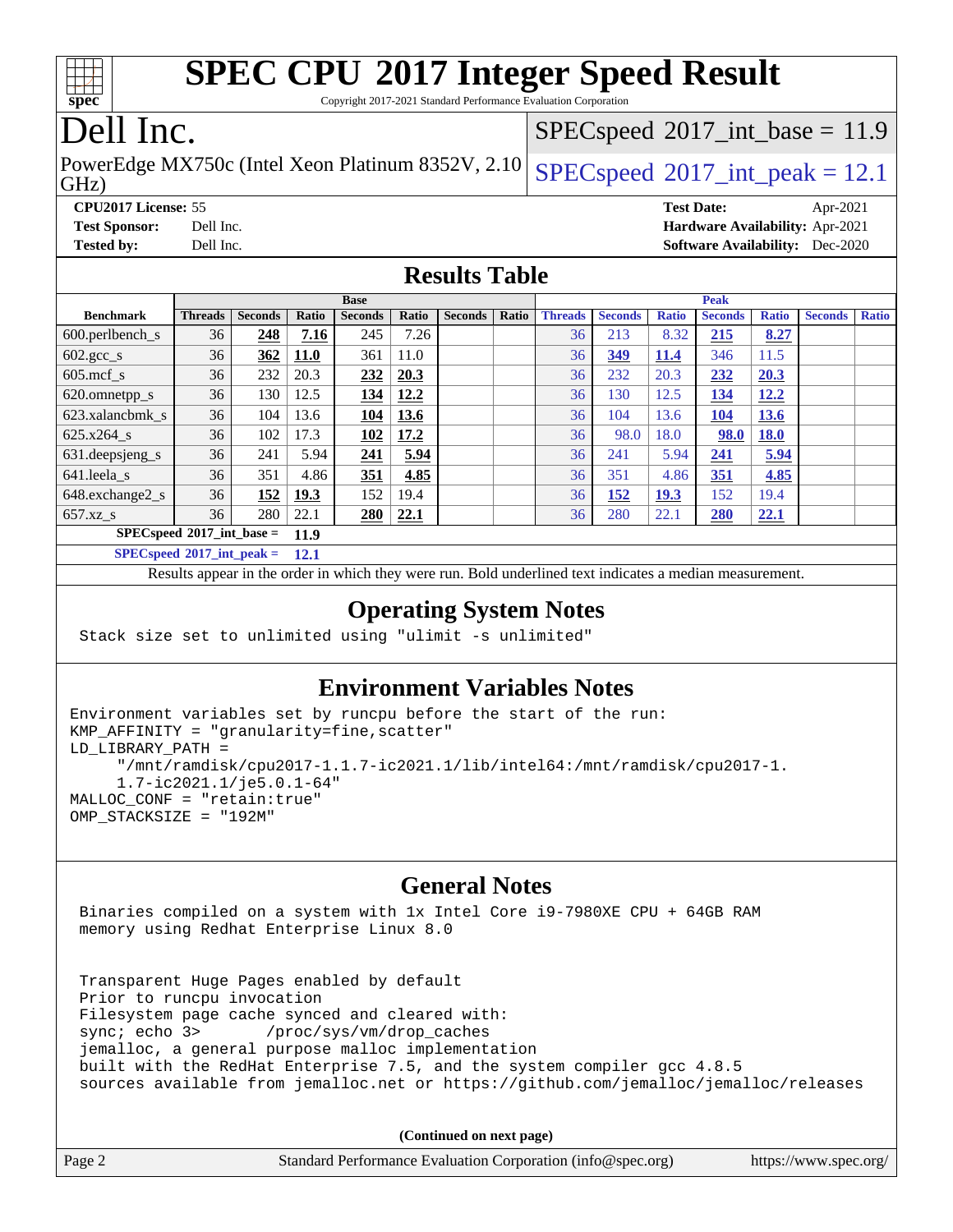

Copyright 2017-2021 Standard Performance Evaluation Corporation

## Dell Inc.

 $SPECspeed^{\circ}2017\_int\_base = 11.9$  $SPECspeed^{\circ}2017\_int\_base = 11.9$ 

GHz) PowerEdge MX750c (Intel Xeon Platinum 8352V, 2.10 [SPECspeed](http://www.spec.org/auto/cpu2017/Docs/result-fields.html#SPECspeed2017intpeak)®[2017\\_int\\_peak = 1](http://www.spec.org/auto/cpu2017/Docs/result-fields.html#SPECspeed2017intpeak)2.1

**[Tested by:](http://www.spec.org/auto/cpu2017/Docs/result-fields.html#Testedby)** Dell Inc. **[Software Availability:](http://www.spec.org/auto/cpu2017/Docs/result-fields.html#SoftwareAvailability)** Dec-2020

**[CPU2017 License:](http://www.spec.org/auto/cpu2017/Docs/result-fields.html#CPU2017License)** 55 **[Test Date:](http://www.spec.org/auto/cpu2017/Docs/result-fields.html#TestDate)** Apr-2021 **[Test Sponsor:](http://www.spec.org/auto/cpu2017/Docs/result-fields.html#TestSponsor)** Dell Inc. **[Hardware Availability:](http://www.spec.org/auto/cpu2017/Docs/result-fields.html#HardwareAvailability)** Apr-2021

### **[General Notes \(Continued\)](http://www.spec.org/auto/cpu2017/Docs/result-fields.html#GeneralNotes)**

NA: The test sponsor attests, as of date of publication, that CVE-2017-5754 (Meltdown) is mitigated in the system as tested and documented. Yes: The test sponsor attests, as of date of publication, that CVE-2017-5753 (Spectre variant 1) is mitigated in the system as tested and documented. Yes: The test sponsor attests, as of date of publication, that CVE-2017-5715 (Spectre variant 2) is mitigated in the system as tested and documented. Benchmark run from a 125 GB ramdisk created with the cmd: "mount -t tmpfs -o size=125G tmpfs /mnt/ramdisk" **[Platform Notes](http://www.spec.org/auto/cpu2017/Docs/result-fields.html#PlatformNotes)** BIOS Settings: Logical Processor : Disabled Virtualization Technology : Disabled System Profile : Custom CPU Power Management : Maximum Performance C1E : Disabled C States : Autonomous Memory Patrol Scrub : Disabled Energy Efficiency Policy : Performance CPU Interconnect Bus Link Power Management : Disabled Sysinfo program /mnt/ramdisk/cpu2017-1.1.7-ic2021.1/bin/sysinfo Rev: r6538 of 2020-09-24 e8664e66d2d7080afeaa89d4b38e2f1c running on localhost.localdomain Mon Apr 26 17:20:43 2021 SUT (System Under Test) info as seen by some common utilities. For more information on this section, see <https://www.spec.org/cpu2017/Docs/config.html#sysinfo> From /proc/cpuinfo model name : Intel(R) Xeon(R) Platinum 8352V CPU @ 2.10GHz 1 "physical id"s (chips) 36 "processors" cores, siblings (Caution: counting these is hw and system dependent. The following excerpts from /proc/cpuinfo might not be reliable. Use with caution.) cpu cores : 36 siblings : 36 physical 0: cores 0 1 2 3 4 5 6 7 10 11 12 13 14 15 16 17 18 19 20 21 22 23 24 25 26 27 28 29 30 31 32 33 34 35 From lscpu: Architecture: x86\_64 **(Continued on next page)**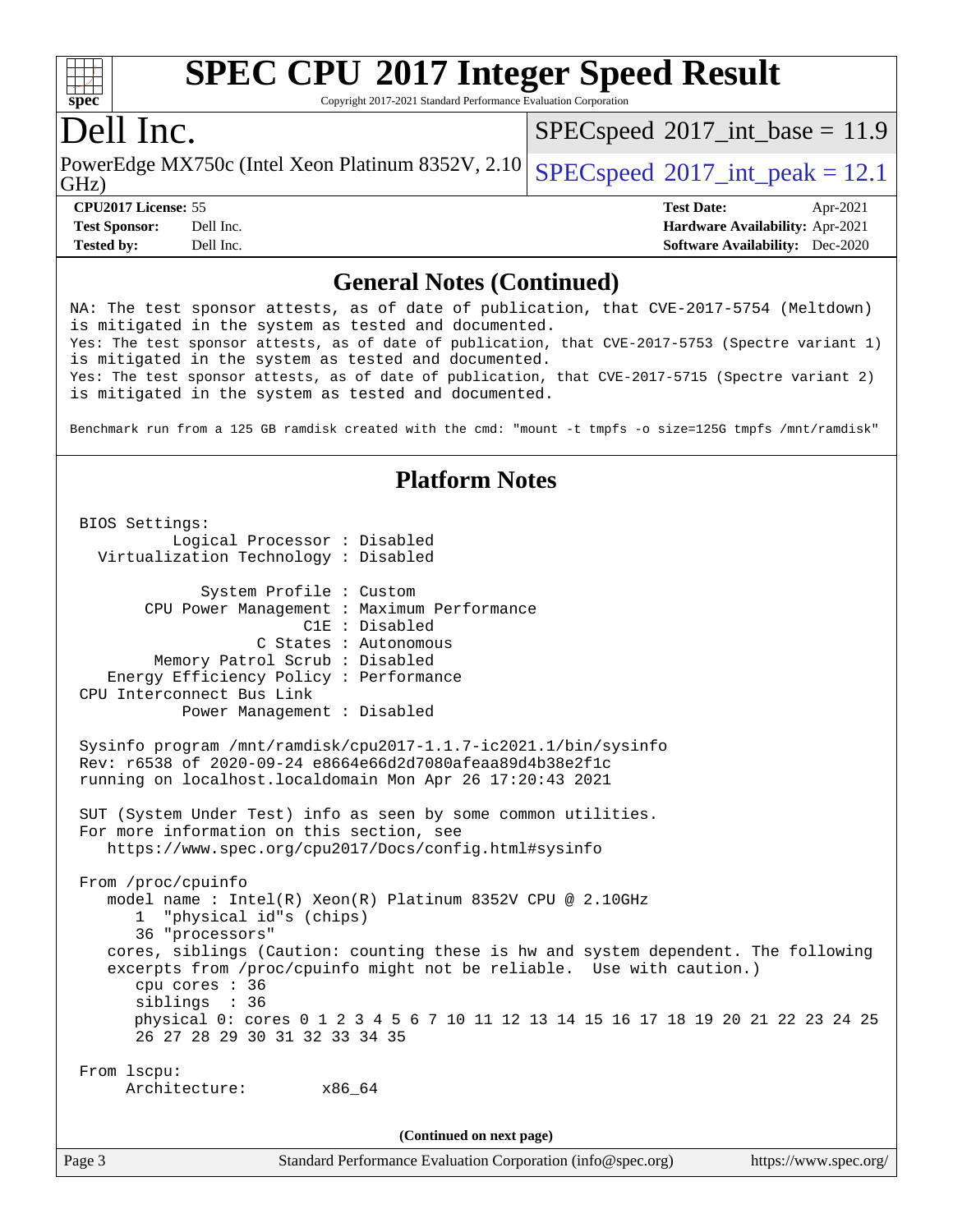

Copyright 2017-2021 Standard Performance Evaluation Corporation

# Dell Inc.

PowerEdge MX750c (Intel Xeon Platinum 8352V, 2.10<br>GHz)

 $SPEC speed$ <sup>®</sup> $2017$ \_int\_base = 11.9

 $SPEC speed$ <sup>®</sup>[2017\\_int\\_peak = 1](http://www.spec.org/auto/cpu2017/Docs/result-fields.html#SPECspeed2017intpeak)2.1

**[CPU2017 License:](http://www.spec.org/auto/cpu2017/Docs/result-fields.html#CPU2017License)** 55 **[Test Date:](http://www.spec.org/auto/cpu2017/Docs/result-fields.html#TestDate)** Apr-2021 **[Test Sponsor:](http://www.spec.org/auto/cpu2017/Docs/result-fields.html#TestSponsor)** Dell Inc. **[Hardware Availability:](http://www.spec.org/auto/cpu2017/Docs/result-fields.html#HardwareAvailability)** Apr-2021 **[Tested by:](http://www.spec.org/auto/cpu2017/Docs/result-fields.html#Testedby)** Dell Inc. **[Software Availability:](http://www.spec.org/auto/cpu2017/Docs/result-fields.html#SoftwareAvailability)** Dec-2020

### **[Platform Notes \(Continued\)](http://www.spec.org/auto/cpu2017/Docs/result-fields.html#PlatformNotes)**

| $CPU$ op-mode( $s$ ):<br>Byte Order:             | $32$ -bit, $64$ -bit<br>Little Endian                                                                                                                              |  |  |  |
|--------------------------------------------------|--------------------------------------------------------------------------------------------------------------------------------------------------------------------|--|--|--|
| CPU(s):                                          | 36                                                                                                                                                                 |  |  |  |
| On-line CPU(s) list: $0-35$                      |                                                                                                                                                                    |  |  |  |
| Thread(s) per core:                              | $\mathbf{1}$                                                                                                                                                       |  |  |  |
| $Core(s)$ per socket:                            | 36                                                                                                                                                                 |  |  |  |
| Socket(s):                                       | 1                                                                                                                                                                  |  |  |  |
| NUMA $node(s):$                                  | 1                                                                                                                                                                  |  |  |  |
| Vendor ID:                                       | GenuineIntel                                                                                                                                                       |  |  |  |
| CPU family:                                      | 6                                                                                                                                                                  |  |  |  |
| Model:<br>Model name:                            | 106<br>Intel(R) Xeon(R) Platinum 8352V CPU @ $2.10$ GHz                                                                                                            |  |  |  |
| Stepping:                                        | 6                                                                                                                                                                  |  |  |  |
| CPU MHz:                                         | 2671.035                                                                                                                                                           |  |  |  |
| BogoMIPS:                                        | 4200.00                                                                                                                                                            |  |  |  |
| Virtualization:                                  | $VT - x$                                                                                                                                                           |  |  |  |
| $L1d$ cache:                                     | 48K                                                                                                                                                                |  |  |  |
| Lli cache:                                       | 32K                                                                                                                                                                |  |  |  |
| $L2$ cache:                                      | 1280K                                                                                                                                                              |  |  |  |
| L3 cache:                                        | 55296K                                                                                                                                                             |  |  |  |
| NUMA node0 CPU(s):                               | $0 - 35$                                                                                                                                                           |  |  |  |
| Flags:                                           | fpu vme de pse tsc msr pae mce cx8 apic sep mtrr pge mca cmov                                                                                                      |  |  |  |
|                                                  | pat pse36 clflush dts acpi mmx fxsr sse sse2 ss ht tm pbe syscall nx pdpe1gb rdtscp                                                                                |  |  |  |
|                                                  | lm constant_tsc art arch_perfmon pebs bts rep_good nopl xtopology nonstop_tsc cpuid                                                                                |  |  |  |
|                                                  | aperfmperf pni pclmulqdq dtes64 monitor ds_cpl vmx smx est tm2 ssse3 sdbg fma cx16                                                                                 |  |  |  |
|                                                  | xtpr pdcm pcid dca sse4_1 sse4_2 x2apic movbe popcnt tsc_deadline_timer aes xsave                                                                                  |  |  |  |
|                                                  | avx f16c rdrand lahf_lm abm 3dnowprefetch cpuid_fault epb cat_13 invpcid_single ssbd                                                                               |  |  |  |
|                                                  | mba ibrs ibpb stibp ibrs_enhanced tpr_shadow vnmi flexpriority ept vpid fsgsbase<br>tsc_adjust bmil hle avx2 smep bmi2 erms invpcid rtm cqm rdt_a avx512f avx512dq |  |  |  |
|                                                  | rdseed adx smap avx512ifma clflushopt clwb intel_pt avx512cd sha_ni avx512bw                                                                                       |  |  |  |
|                                                  | avx512vl xsaveopt xsavec xgetbvl xsaves cqm_llc cqm_occup_llc cqm_mbm_total                                                                                        |  |  |  |
|                                                  | cqm_mbm_local wbnoinvd dtherm ida arat pln pts avx512vbmi umip pku ospke                                                                                           |  |  |  |
|                                                  | avx512_vbmi2 gfni vaes vpclmulqdq avx512_vnni avx512_bitalg tme avx512_vpopcntdq                                                                                   |  |  |  |
|                                                  | la57 rdpid md_clear pconfig flush_lld arch_capabilities                                                                                                            |  |  |  |
|                                                  |                                                                                                                                                                    |  |  |  |
| /proc/cpuinfo cache data                         |                                                                                                                                                                    |  |  |  |
| cache size $: 55296$ KB                          |                                                                                                                                                                    |  |  |  |
|                                                  |                                                                                                                                                                    |  |  |  |
|                                                  | From numactl --hardware WARNING: a numactl 'node' might or might not correspond to a                                                                               |  |  |  |
| physical chip.                                   |                                                                                                                                                                    |  |  |  |
| available: 1 nodes (0)                           |                                                                                                                                                                    |  |  |  |
|                                                  | node 0 cpus: 0 1 2 3 4 5 6 7 8 9 10 11 12 13 14 15 16 17 18 19 20 21 22 23 24 25 26 27                                                                             |  |  |  |
| 28 29 30 31 32 33 34 35                          |                                                                                                                                                                    |  |  |  |
| node 0 size: 515452 MB<br>node 0 free: 505322 MB |                                                                                                                                                                    |  |  |  |
| node distances:                                  |                                                                                                                                                                    |  |  |  |
| node<br>$\Omega$                                 |                                                                                                                                                                    |  |  |  |
|                                                  |                                                                                                                                                                    |  |  |  |
| (Continued on next page)                         |                                                                                                                                                                    |  |  |  |
|                                                  | $C2$ and $C2$ $C3$ $C4$                                                                                                                                            |  |  |  |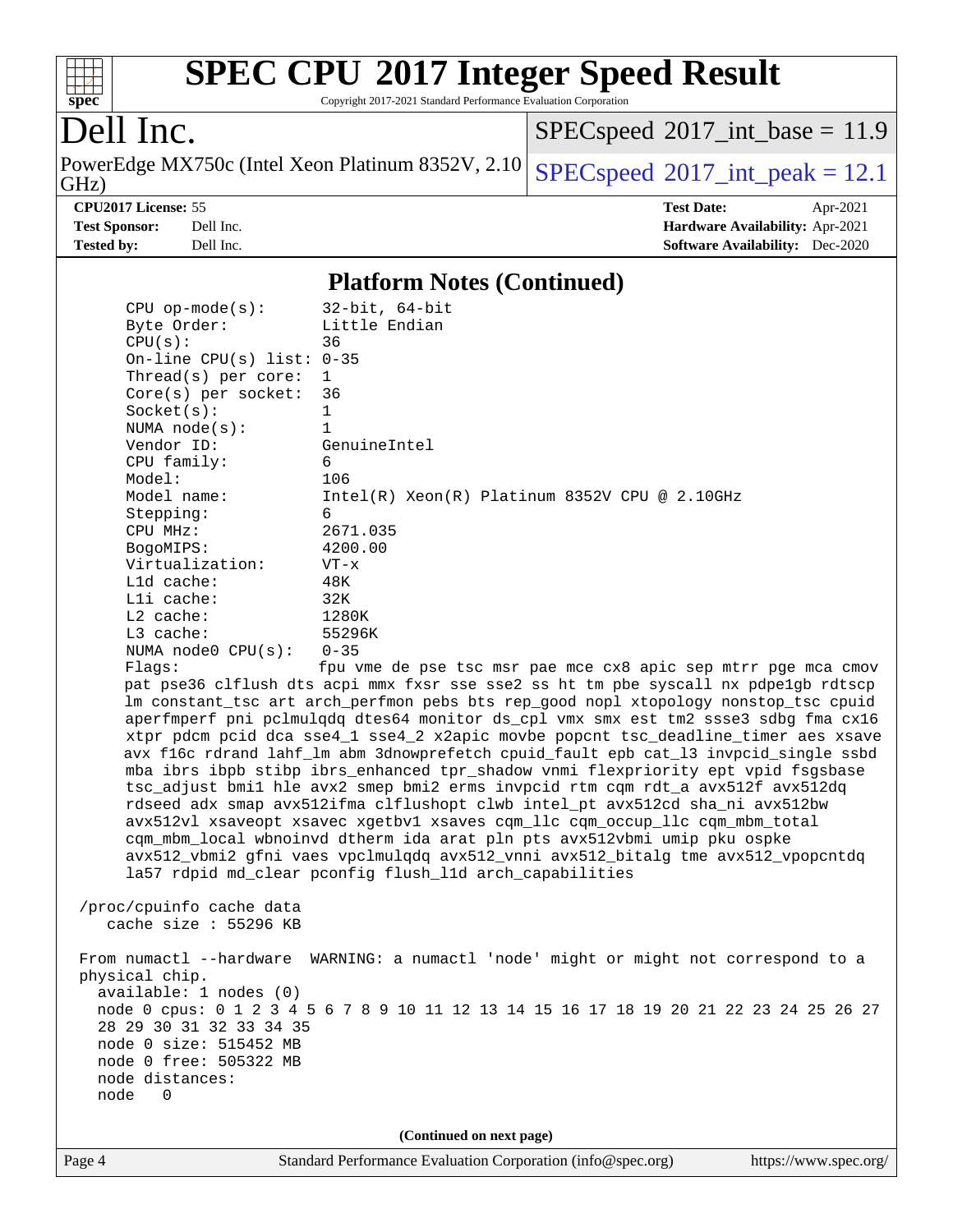| <b>SPEC CPU®2017 Integer Speed Result</b><br>Copyright 2017-2021 Standard Performance Evaluation Corporation<br>spec <sup>®</sup>                                                                                                                                                                                                                                                                                                                                               |                                                                                                                                           |
|---------------------------------------------------------------------------------------------------------------------------------------------------------------------------------------------------------------------------------------------------------------------------------------------------------------------------------------------------------------------------------------------------------------------------------------------------------------------------------|-------------------------------------------------------------------------------------------------------------------------------------------|
| Dell Inc.                                                                                                                                                                                                                                                                                                                                                                                                                                                                       | $SPEC speed^{\circ}2017\_int\_base = 11.9$                                                                                                |
| PowerEdge MX750c (Intel Xeon Platinum 8352V, 2.10)<br>GHz)                                                                                                                                                                                                                                                                                                                                                                                                                      | $SPEC speed^{\circ}2017\_int\_peak = 12.1$                                                                                                |
| CPU2017 License: 55<br><b>Test Sponsor:</b><br>Dell Inc.<br><b>Tested by:</b><br>Dell Inc.                                                                                                                                                                                                                                                                                                                                                                                      | <b>Test Date:</b><br>Apr-2021<br><b>Hardware Availability: Apr-2021</b><br><b>Software Availability:</b> Dec-2020                         |
| <b>Platform Notes (Continued)</b>                                                                                                                                                                                                                                                                                                                                                                                                                                               |                                                                                                                                           |
| 0:<br>10                                                                                                                                                                                                                                                                                                                                                                                                                                                                        |                                                                                                                                           |
| From /proc/meminfo<br>MemTotal:<br>527823464 kB<br>HugePages_Total:<br>$\Omega$<br>Hugepagesize:<br>2048 kB                                                                                                                                                                                                                                                                                                                                                                     |                                                                                                                                           |
| /sbin/tuned-adm active<br>Current active profile: throughput-performance                                                                                                                                                                                                                                                                                                                                                                                                        |                                                                                                                                           |
| From /etc/*release* /etc/*version*<br>os-release:<br>NAME="Red Hat Enterprise Linux"<br>VERSION="8.2 (Ootpa)"<br>ID="rhel"<br>ID_LIKE="fedora"<br>VERSION_ID="8.2"<br>PLATFORM_ID="platform:el8"<br>PRETTY_NAME="Red Hat Enterprise Linux 8.2 (Ootpa)"<br>$ANSI$ _COLOR=" $0:31$ "<br>redhat-release: Red Hat Enterprise Linux release 8.2 (Ootpa)<br>system-release: Red Hat Enterprise Linux release 8.2 (Ootpa)<br>system-release-cpe: cpe:/o:redhat:enterprise_linux:8.2:ga |                                                                                                                                           |
| uname $-a$ :<br>Linux localhost.localdomain 4.18.0-193.el8.x86_64 #1 SMP Fri Mar 27 14:35:58 UTC 2020<br>x86_64 x86_64 x86_64 GNU/Linux                                                                                                                                                                                                                                                                                                                                         |                                                                                                                                           |
| Kernel self-reported vulnerability status:                                                                                                                                                                                                                                                                                                                                                                                                                                      |                                                                                                                                           |
| $CVE-2018-12207$ (iTLB Multihit):<br>CVE-2018-3620 (L1 Terminal Fault):<br>Microarchitectural Data Sampling:<br>CVE-2017-5754 (Meltdown):<br>CVE-2018-3639 (Speculative Store Bypass):                                                                                                                                                                                                                                                                                          | Not affected<br>Not affected<br>Not affected<br>Not affected<br>Mitigation: Speculative Store<br>Bypass disabled via prctl and<br>seccomp |
| $CVE-2017-5753$ (Spectre variant 1):                                                                                                                                                                                                                                                                                                                                                                                                                                            | Mitigation: usercopy/swapgs<br>barriers and __user pointer<br>sanitization                                                                |
| $CVE-2017-5715$ (Spectre variant 2):                                                                                                                                                                                                                                                                                                                                                                                                                                            | Mitigation: Enhanced IBRS, IBPB:<br>conditional, RSB filling                                                                              |
| CVE-2020-0543 (Special Register Buffer Data Sampling): No status reported<br>CVE-2019-11135 (TSX Asynchronous Abort):                                                                                                                                                                                                                                                                                                                                                           | Not affected                                                                                                                              |
| run-level 3 Apr 26 17:14                                                                                                                                                                                                                                                                                                                                                                                                                                                        |                                                                                                                                           |
| (Continued on next page)                                                                                                                                                                                                                                                                                                                                                                                                                                                        |                                                                                                                                           |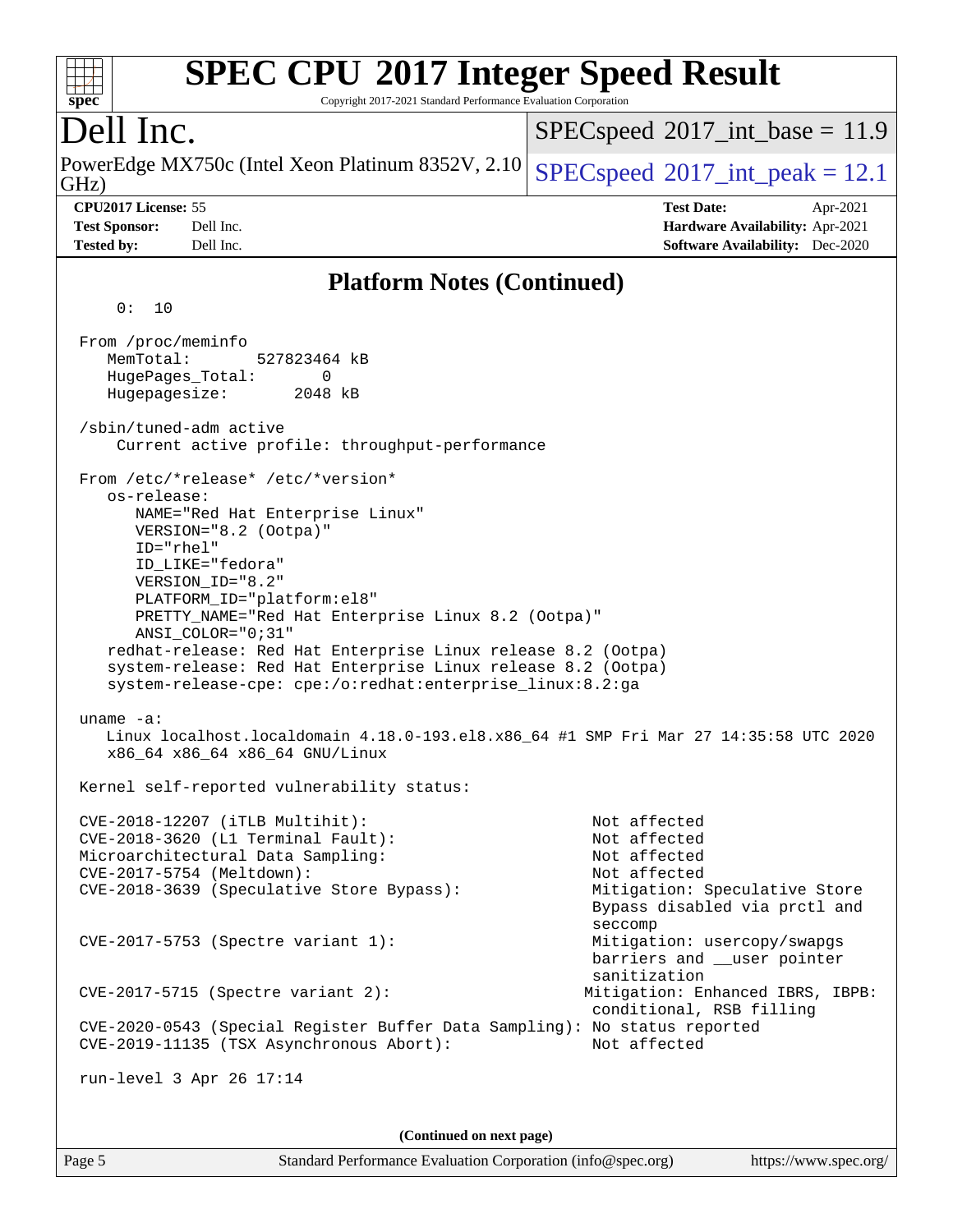| <b>SPEC CPU®2017 Integer Speed Result</b><br>Copyright 2017-2021 Standard Performance Evaluation Corporation<br>$spec^*$                                                                                                                                                                                                                                                                                                                                                                                                                          |                                                                                                            |
|---------------------------------------------------------------------------------------------------------------------------------------------------------------------------------------------------------------------------------------------------------------------------------------------------------------------------------------------------------------------------------------------------------------------------------------------------------------------------------------------------------------------------------------------------|------------------------------------------------------------------------------------------------------------|
| Dell Inc.                                                                                                                                                                                                                                                                                                                                                                                                                                                                                                                                         | $SPEC speed^{\circ}2017\_int\_base = 11.9$                                                                 |
| PowerEdge MX750c (Intel Xeon Platinum 8352V, 2.10)<br>GHz)                                                                                                                                                                                                                                                                                                                                                                                                                                                                                        | $SPEC speed^{\circ}2017\_int\_peak = 12.1$                                                                 |
| CPU2017 License: 55<br><b>Test Sponsor:</b><br>Dell Inc.<br><b>Tested by:</b><br>Dell Inc.                                                                                                                                                                                                                                                                                                                                                                                                                                                        | <b>Test Date:</b><br>Apr-2021<br>Hardware Availability: Apr-2021<br><b>Software Availability:</b> Dec-2020 |
| <b>Platform Notes (Continued)</b>                                                                                                                                                                                                                                                                                                                                                                                                                                                                                                                 |                                                                                                            |
| SPEC is set to: /mnt/ramdisk/cpu2017-1.1.7-ic2021.1<br>Size Used Avail Use% Mounted on<br>Filesystem<br>Type<br>tmpfs 125G 4.4G 121G<br>tmpfs                                                                                                                                                                                                                                                                                                                                                                                                     | 4% /mnt/ramdisk                                                                                            |
| From /sys/devices/virtual/dmi/id<br>Vendor:<br>Dell Inc.<br>Product:<br>PowerEdge MX750c<br>Product Family: PowerEdge<br>Serial:<br>1234567                                                                                                                                                                                                                                                                                                                                                                                                       |                                                                                                            |
| Additional information from dmidecode follows. WARNING: Use caution when you interpret<br>this section. The 'dmidecode' program reads system data which is "intended to allow<br>hardware to be accurately determined", but the intent may not be met, as there are<br>frequent changes to hardware, firmware, and the "DMTF SMBIOS" standard.<br>Memory:<br>12x 00AD063200AD HMA84GR7CJR4N-XN 32 GB 2 rank 3200, configured at 2933<br>4x 00AD063200AD HMAA4GR7AJR8N-XN 32 GB 2 rank 3200, configured at 2933<br>16x Not Specified Not Specified |                                                                                                            |
| BIOS:<br>BIOS Vendor:<br>Dell Inc.<br>BIOS Version:<br>1.1.2<br>04/09/2021<br>BIOS Date:<br>BIOS Revision:<br>1.1<br>(End of data from sysinfo program)                                                                                                                                                                                                                                                                                                                                                                                           |                                                                                                            |

# **[Compiler Version Notes](http://www.spec.org/auto/cpu2017/Docs/result-fields.html#CompilerVersionNotes)**

| 600.perlbench s(peak)<br>C                                                                                                           |
|--------------------------------------------------------------------------------------------------------------------------------------|
| Intel(R) C Intel(R) 64 Compiler Classic for applications running on Intel(R)<br>64, Version 2021.1 Build 20201112 000000             |
| Copyright (C) 1985-2020 Intel Corporation. All rights reserved.                                                                      |
|                                                                                                                                      |
| $600.$ perlbench $s(base) 602.$ qcc $s(base, peak) 605.$ mcf $s(base, peak)$<br>C<br>$625.x264$ s(base, peak) $657.xz$ s(base, peak) |
| Intel(R) oneAPI DPC++/C++ Compiler for applications running on Intel(R) $64$ ,<br>Version 2021.1 Build 20201113                      |
| Copyright (C) 1985-2020 Intel Corporation. All rights reserved.                                                                      |
|                                                                                                                                      |
|                                                                                                                                      |

**(Continued on next page)**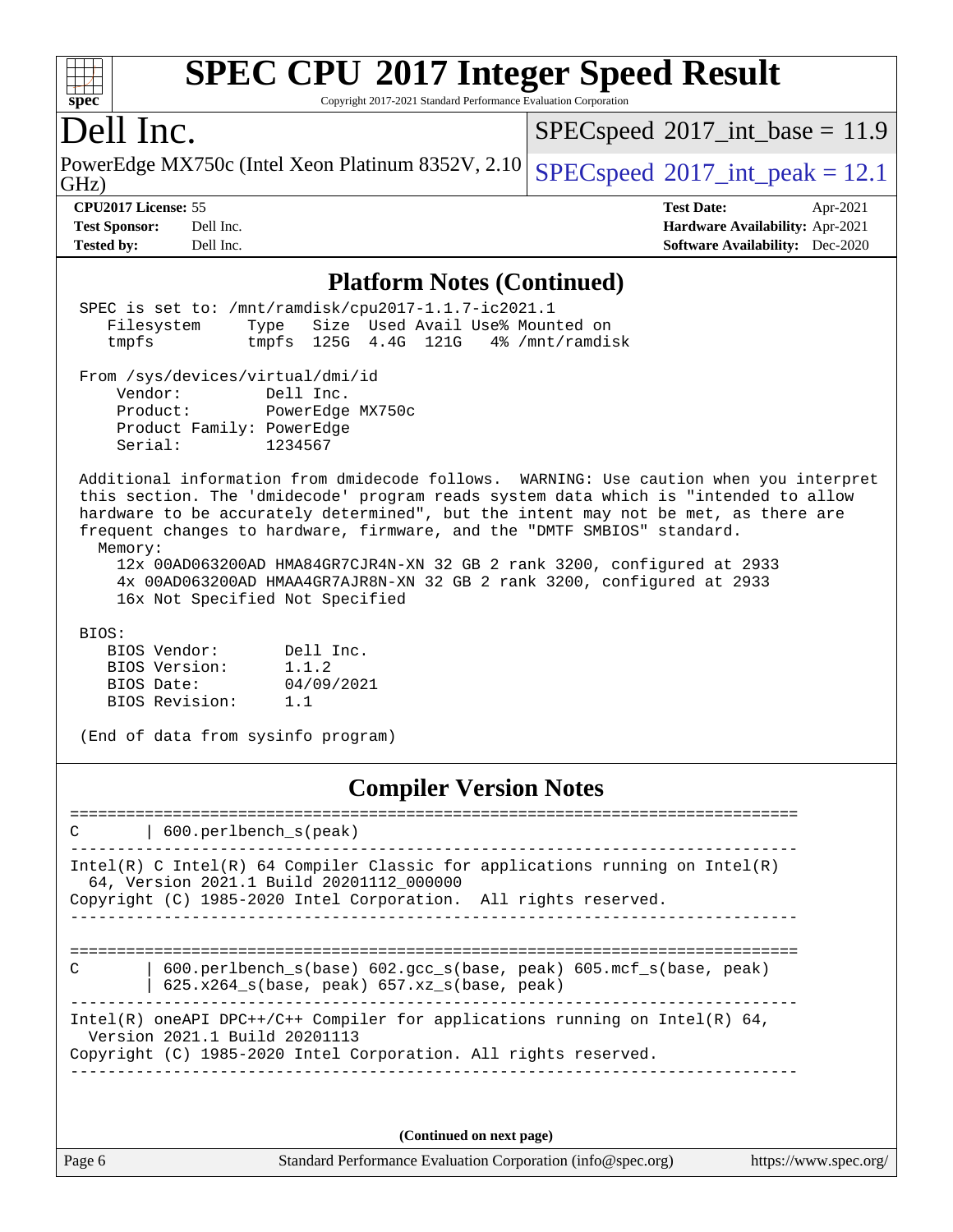

Copyright 2017-2021 Standard Performance Evaluation Corporation

## Dell Inc.

 $SPEC speed$ <sup>®</sup> $2017$ \_int\_base = 11.9

GHz) PowerEdge MX750c (Intel Xeon Platinum 8352V, 2.10 [SPECspeed](http://www.spec.org/auto/cpu2017/Docs/result-fields.html#SPECspeed2017intpeak)<sup>®</sup>[2017\\_int\\_peak = 1](http://www.spec.org/auto/cpu2017/Docs/result-fields.html#SPECspeed2017intpeak)2.1

**[CPU2017 License:](http://www.spec.org/auto/cpu2017/Docs/result-fields.html#CPU2017License)** 55 **[Test Date:](http://www.spec.org/auto/cpu2017/Docs/result-fields.html#TestDate)** Apr-2021 **[Test Sponsor:](http://www.spec.org/auto/cpu2017/Docs/result-fields.html#TestSponsor)** Dell Inc. **[Hardware Availability:](http://www.spec.org/auto/cpu2017/Docs/result-fields.html#HardwareAvailability)** Apr-2021 **[Tested by:](http://www.spec.org/auto/cpu2017/Docs/result-fields.html#Testedby)** Dell Inc. **[Software Availability:](http://www.spec.org/auto/cpu2017/Docs/result-fields.html#SoftwareAvailability)** Dec-2020

## **[Compiler Version Notes \(Continued\)](http://www.spec.org/auto/cpu2017/Docs/result-fields.html#CompilerVersionNotes)**

| $600. perlbench_s(peak)$<br>C                                                                                                                                                                       |
|-----------------------------------------------------------------------------------------------------------------------------------------------------------------------------------------------------|
| Intel(R) C Intel(R) 64 Compiler Classic for applications running on Intel(R)<br>64, Version 2021.1 Build 20201112_000000<br>Copyright (C) 1985-2020 Intel Corporation. All rights reserved.         |
| $600.$ perlbench $s(base) 602.$ qcc $s(base, peak) 605.$ mcf $s(base, peak)$<br>C<br>$625.x264$ s(base, peak) $657.xz$ s(base, peak)                                                                |
| Intel(R) oneAPI DPC++/C++ Compiler for applications running on Intel(R) $64$ ,<br>Version 2021.1 Build 20201113<br>Copyright (C) 1985-2020 Intel Corporation. All rights reserved.                  |
| 620.omnetpp_s(base, peak) 623.xalancbmk_s(base, peak)<br>$C++$<br>631.deepsjeng_s(base, peak) 641.leela_s(base, peak)                                                                               |
| Intel(R) oneAPI DPC++/C++ Compiler for applications running on Intel(R) $64$ ,<br>Version 2021.1 Build 20201113<br>Copyright (C) 1985-2020 Intel Corporation. All rights reserved.                  |
| Fortran   648. exchange2_s(base, peak)                                                                                                                                                              |
| $Intel(R)$ Fortran Intel(R) 64 Compiler Classic for applications running on<br>Intel(R) 64, Version 2021.1 Build 20201112_000000<br>Copyright (C) 1985-2020 Intel Corporation. All rights reserved. |

# **[Base Compiler Invocation](http://www.spec.org/auto/cpu2017/Docs/result-fields.html#BaseCompilerInvocation)**

[C benchmarks](http://www.spec.org/auto/cpu2017/Docs/result-fields.html#Cbenchmarks): [icx](http://www.spec.org/cpu2017/results/res2021q2/cpu2017-20210510-26193.flags.html#user_CCbase_intel_icx_fe2d28d19ae2a5db7c42fe0f2a2aed77cb715edd4aeb23434404a8be6683fe239869bb6ca8154ca98265c2e3b9226a719a0efe2953a4a7018c379b7010ccf087)

[C++ benchmarks:](http://www.spec.org/auto/cpu2017/Docs/result-fields.html#CXXbenchmarks) [icpx](http://www.spec.org/cpu2017/results/res2021q2/cpu2017-20210510-26193.flags.html#user_CXXbase_intel_icpx_1e918ed14c436bf4b9b7c8bcdd51d4539fc71b3df010bd1e9f8732d9c34c2b2914e48204a846820f3c0ebb4095dea797a5c30b458ac0b6dffac65d78f781f5ca)

[Fortran benchmarks](http://www.spec.org/auto/cpu2017/Docs/result-fields.html#Fortranbenchmarks): [ifort](http://www.spec.org/cpu2017/results/res2021q2/cpu2017-20210510-26193.flags.html#user_FCbase_intel_ifort_8111460550e3ca792625aed983ce982f94888b8b503583aa7ba2b8303487b4d8a21a13e7191a45c5fd58ff318f48f9492884d4413fa793fd88dd292cad7027ca)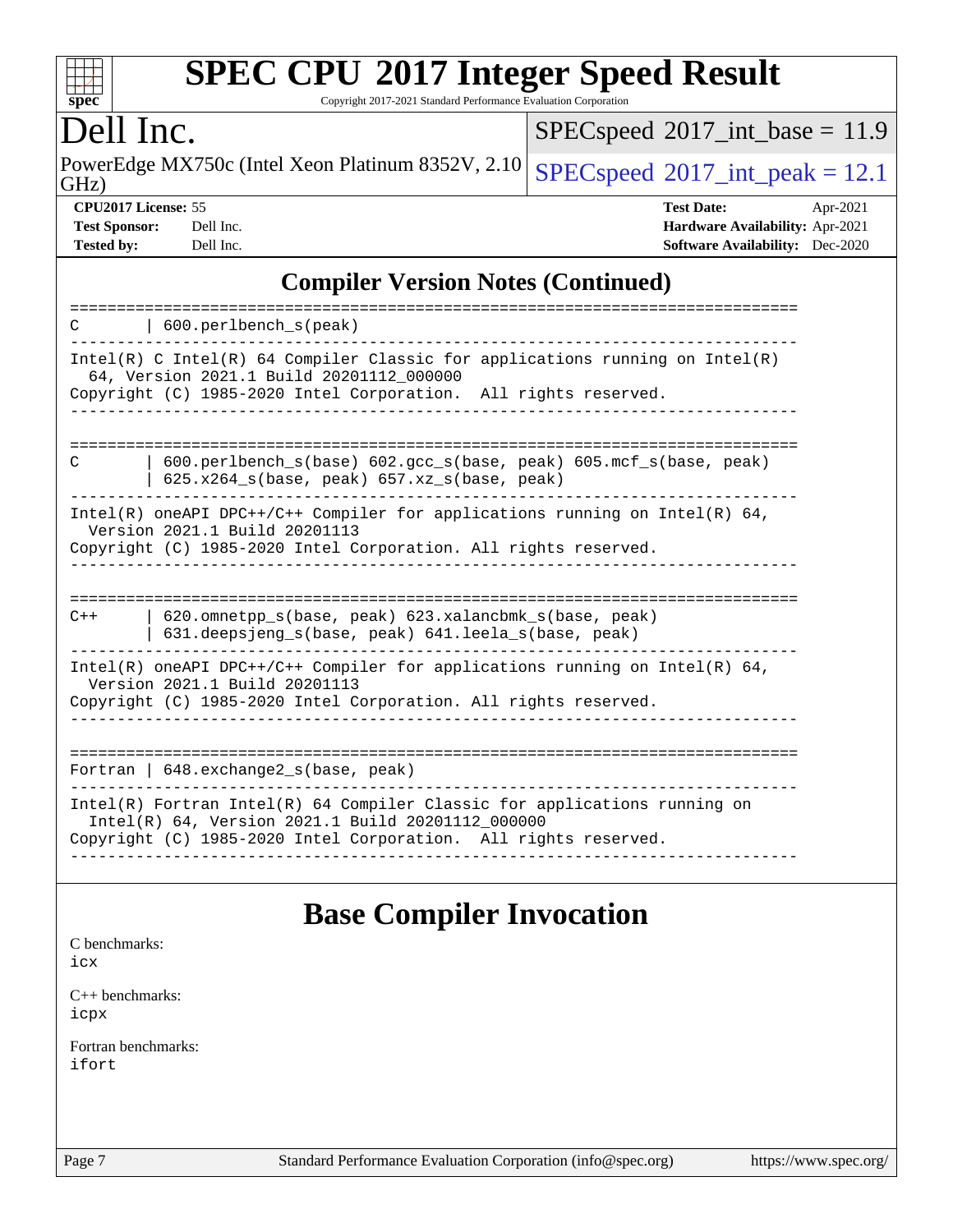

Copyright 2017-2021 Standard Performance Evaluation Corporation

# Dell Inc.

GHz) PowerEdge MX750c (Intel Xeon Platinum 8352V, 2.10 [SPECspeed](http://www.spec.org/auto/cpu2017/Docs/result-fields.html#SPECspeed2017intpeak)®[2017\\_int\\_peak = 1](http://www.spec.org/auto/cpu2017/Docs/result-fields.html#SPECspeed2017intpeak)2.1

 $SPECspeed^{\circ}2017\_int\_base = 11.9$  $SPECspeed^{\circ}2017\_int\_base = 11.9$ 

**[CPU2017 License:](http://www.spec.org/auto/cpu2017/Docs/result-fields.html#CPU2017License)** 55 **[Test Date:](http://www.spec.org/auto/cpu2017/Docs/result-fields.html#TestDate)** Apr-2021 **[Test Sponsor:](http://www.spec.org/auto/cpu2017/Docs/result-fields.html#TestSponsor)** Dell Inc. **[Hardware Availability:](http://www.spec.org/auto/cpu2017/Docs/result-fields.html#HardwareAvailability)** Apr-2021 **[Tested by:](http://www.spec.org/auto/cpu2017/Docs/result-fields.html#Testedby)** Dell Inc. **[Software Availability:](http://www.spec.org/auto/cpu2017/Docs/result-fields.html#SoftwareAvailability)** Dec-2020

# **[Base Portability Flags](http://www.spec.org/auto/cpu2017/Docs/result-fields.html#BasePortabilityFlags)**

 600.perlbench\_s: [-DSPEC\\_LP64](http://www.spec.org/cpu2017/results/res2021q2/cpu2017-20210510-26193.flags.html#b600.perlbench_s_basePORTABILITY_DSPEC_LP64) [-DSPEC\\_LINUX\\_X64](http://www.spec.org/cpu2017/results/res2021q2/cpu2017-20210510-26193.flags.html#b600.perlbench_s_baseCPORTABILITY_DSPEC_LINUX_X64) 602.gcc\_s: [-DSPEC\\_LP64](http://www.spec.org/cpu2017/results/res2021q2/cpu2017-20210510-26193.flags.html#suite_basePORTABILITY602_gcc_s_DSPEC_LP64) 605.mcf\_s: [-DSPEC\\_LP64](http://www.spec.org/cpu2017/results/res2021q2/cpu2017-20210510-26193.flags.html#suite_basePORTABILITY605_mcf_s_DSPEC_LP64) 620.omnetpp\_s: [-DSPEC\\_LP64](http://www.spec.org/cpu2017/results/res2021q2/cpu2017-20210510-26193.flags.html#suite_basePORTABILITY620_omnetpp_s_DSPEC_LP64) 623.xalancbmk\_s: [-DSPEC\\_LP64](http://www.spec.org/cpu2017/results/res2021q2/cpu2017-20210510-26193.flags.html#suite_basePORTABILITY623_xalancbmk_s_DSPEC_LP64) [-DSPEC\\_LINUX](http://www.spec.org/cpu2017/results/res2021q2/cpu2017-20210510-26193.flags.html#b623.xalancbmk_s_baseCXXPORTABILITY_DSPEC_LINUX) 625.x264\_s: [-DSPEC\\_LP64](http://www.spec.org/cpu2017/results/res2021q2/cpu2017-20210510-26193.flags.html#suite_basePORTABILITY625_x264_s_DSPEC_LP64) 631.deepsjeng\_s: [-DSPEC\\_LP64](http://www.spec.org/cpu2017/results/res2021q2/cpu2017-20210510-26193.flags.html#suite_basePORTABILITY631_deepsjeng_s_DSPEC_LP64) 641.leela\_s: [-DSPEC\\_LP64](http://www.spec.org/cpu2017/results/res2021q2/cpu2017-20210510-26193.flags.html#suite_basePORTABILITY641_leela_s_DSPEC_LP64) 648.exchange2\_s: [-DSPEC\\_LP64](http://www.spec.org/cpu2017/results/res2021q2/cpu2017-20210510-26193.flags.html#suite_basePORTABILITY648_exchange2_s_DSPEC_LP64) 657.xz\_s: [-DSPEC\\_LP64](http://www.spec.org/cpu2017/results/res2021q2/cpu2017-20210510-26193.flags.html#suite_basePORTABILITY657_xz_s_DSPEC_LP64)

# **[Base Optimization Flags](http://www.spec.org/auto/cpu2017/Docs/result-fields.html#BaseOptimizationFlags)**

[C benchmarks](http://www.spec.org/auto/cpu2017/Docs/result-fields.html#Cbenchmarks):

```
-DSPEC_OPENMP -std=c11 -m64 -fiopenmp -Wl,-z,muldefs -xCORE-AVX512
-O3 -ffast-math -flto -mfpmath=sse -funroll-loops
-qopt-mem-layout-trans=4 -mbranches-within-32B-boundaries
-L/usr/local/jemalloc64-5.0.1/lib -ljemalloc
```
#### [C++ benchmarks:](http://www.spec.org/auto/cpu2017/Docs/result-fields.html#CXXbenchmarks)

[-DSPEC\\_OPENMP](http://www.spec.org/cpu2017/results/res2021q2/cpu2017-20210510-26193.flags.html#suite_CXXbase_DSPEC_OPENMP) [-m64](http://www.spec.org/cpu2017/results/res2021q2/cpu2017-20210510-26193.flags.html#user_CXXbase_m64-icc) [-Wl,-z,muldefs](http://www.spec.org/cpu2017/results/res2021q2/cpu2017-20210510-26193.flags.html#user_CXXbase_link_force_multiple1_b4cbdb97b34bdee9ceefcfe54f4c8ea74255f0b02a4b23e853cdb0e18eb4525ac79b5a88067c842dd0ee6996c24547a27a4b99331201badda8798ef8a743f577) [-xCORE-AVX512](http://www.spec.org/cpu2017/results/res2021q2/cpu2017-20210510-26193.flags.html#user_CXXbase_f-xCORE-AVX512) [-O3](http://www.spec.org/cpu2017/results/res2021q2/cpu2017-20210510-26193.flags.html#user_CXXbase_f-O3) [-ffast-math](http://www.spec.org/cpu2017/results/res2021q2/cpu2017-20210510-26193.flags.html#user_CXXbase_f-ffast-math) [-flto](http://www.spec.org/cpu2017/results/res2021q2/cpu2017-20210510-26193.flags.html#user_CXXbase_f-flto) [-mfpmath=sse](http://www.spec.org/cpu2017/results/res2021q2/cpu2017-20210510-26193.flags.html#user_CXXbase_f-mfpmath_70eb8fac26bde974f8ab713bc9086c5621c0b8d2f6c86f38af0bd7062540daf19db5f3a066d8c6684be05d84c9b6322eb3b5be6619d967835195b93d6c02afa1) [-funroll-loops](http://www.spec.org/cpu2017/results/res2021q2/cpu2017-20210510-26193.flags.html#user_CXXbase_f-funroll-loops) [-qopt-mem-layout-trans=4](http://www.spec.org/cpu2017/results/res2021q2/cpu2017-20210510-26193.flags.html#user_CXXbase_f-qopt-mem-layout-trans_fa39e755916c150a61361b7846f310bcdf6f04e385ef281cadf3647acec3f0ae266d1a1d22d972a7087a248fd4e6ca390a3634700869573d231a252c784941a8) [-mbranches-within-32B-boundaries](http://www.spec.org/cpu2017/results/res2021q2/cpu2017-20210510-26193.flags.html#user_CXXbase_f-mbranches-within-32B-boundaries) [-L/opt/intel/oneapi/compiler/2021.1.1/linux/compiler/lib/intel64\\_lin/](http://www.spec.org/cpu2017/results/res2021q2/cpu2017-20210510-26193.flags.html#user_CXXbase_linkpath_765a8c93c4ea33dfc565a33ecb48f4f7d02a6338709b3b362f341eb203a06426ce1d12ded4c7809f6ab6cf0e9f5515cffeb4efc405b63f85dc27a83bbbdeb3a3) [-lqkmalloc](http://www.spec.org/cpu2017/results/res2021q2/cpu2017-20210510-26193.flags.html#user_CXXbase_qkmalloc_link_lib_79a818439969f771c6bc311cfd333c00fc099dad35c030f5aab9dda831713d2015205805422f83de8875488a2991c0a156aaa600e1f9138f8fc37004abc96dc5)

#### [Fortran benchmarks](http://www.spec.org/auto/cpu2017/Docs/result-fields.html#Fortranbenchmarks):

```
-m64 -xCORE-AVX512 -O3 -ipo -no-prec-div -qopt-mem-layout-trans=4
-nostandard-realloc-lhs -align array32byte -auto
-mbranches-within-32B-boundaries
```
## **[Peak Compiler Invocation](http://www.spec.org/auto/cpu2017/Docs/result-fields.html#PeakCompilerInvocation)**

[C benchmarks \(except as noted below\)](http://www.spec.org/auto/cpu2017/Docs/result-fields.html#Cbenchmarksexceptasnotedbelow): [icx](http://www.spec.org/cpu2017/results/res2021q2/cpu2017-20210510-26193.flags.html#user_CCpeak_intel_icx_fe2d28d19ae2a5db7c42fe0f2a2aed77cb715edd4aeb23434404a8be6683fe239869bb6ca8154ca98265c2e3b9226a719a0efe2953a4a7018c379b7010ccf087)

600.perlbench\_s: [icc](http://www.spec.org/cpu2017/results/res2021q2/cpu2017-20210510-26193.flags.html#user_peakCCLD600_perlbench_s_intel_icc_66fc1ee009f7361af1fbd72ca7dcefbb700085f36577c54f309893dd4ec40d12360134090235512931783d35fd58c0460139e722d5067c5574d8eaf2b3e37e92)

[C++ benchmarks:](http://www.spec.org/auto/cpu2017/Docs/result-fields.html#CXXbenchmarks) [icpx](http://www.spec.org/cpu2017/results/res2021q2/cpu2017-20210510-26193.flags.html#user_CXXpeak_intel_icpx_1e918ed14c436bf4b9b7c8bcdd51d4539fc71b3df010bd1e9f8732d9c34c2b2914e48204a846820f3c0ebb4095dea797a5c30b458ac0b6dffac65d78f781f5ca)

**(Continued on next page)**

Page 8 Standard Performance Evaluation Corporation [\(info@spec.org\)](mailto:info@spec.org) <https://www.spec.org/>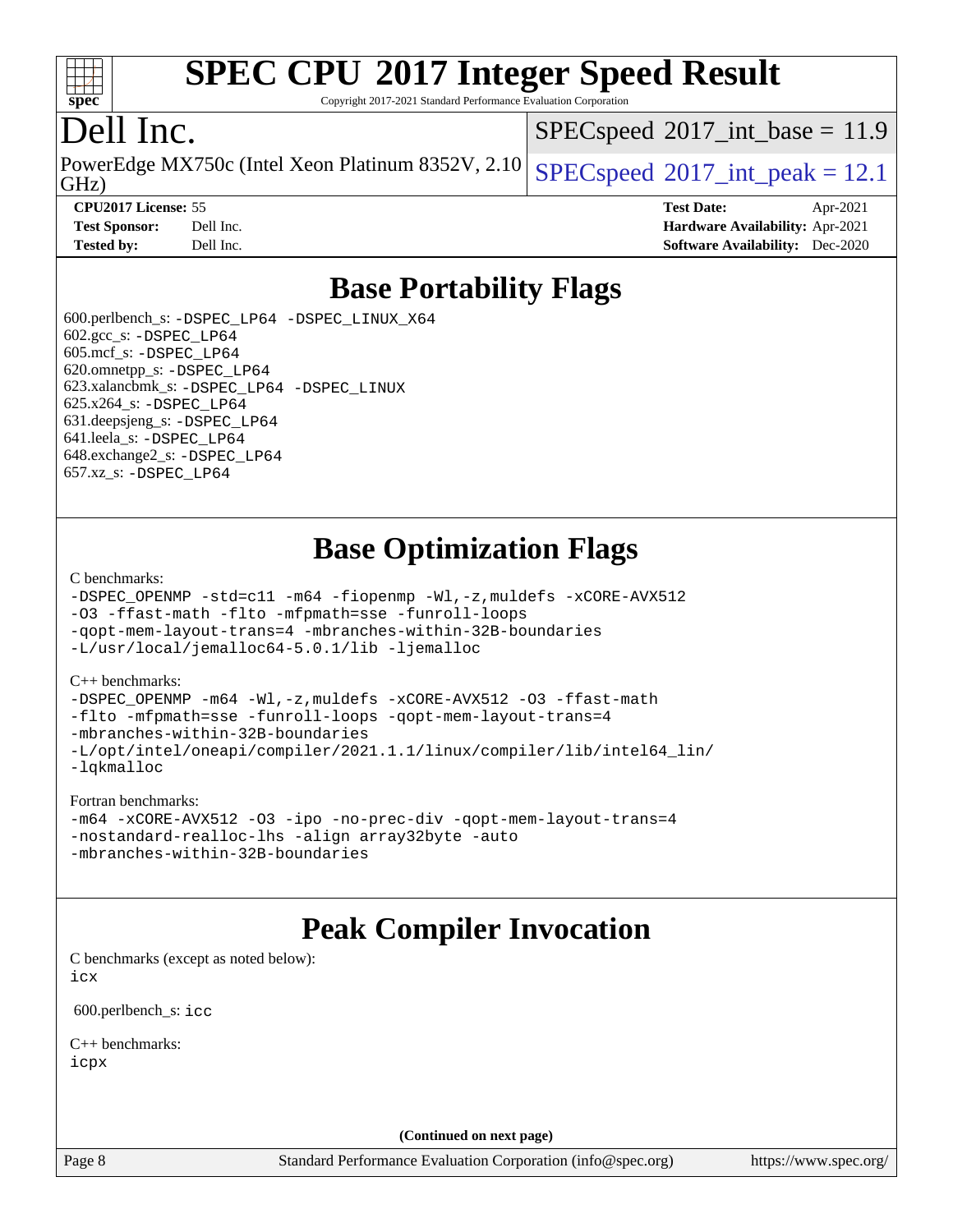### $+\ +$ **[spec](http://www.spec.org/)**

# **[SPEC CPU](http://www.spec.org/auto/cpu2017/Docs/result-fields.html#SPECCPU2017IntegerSpeedResult)[2017 Integer Speed Result](http://www.spec.org/auto/cpu2017/Docs/result-fields.html#SPECCPU2017IntegerSpeedResult)**

Copyright 2017-2021 Standard Performance Evaluation Corporation

# Dell Inc.

PowerEdge MX750c (Intel Xeon Platinum 8352V, 2.10 [SPECspeed](http://www.spec.org/auto/cpu2017/Docs/result-fields.html#SPECspeed2017intpeak)®[2017\\_int\\_peak = 1](http://www.spec.org/auto/cpu2017/Docs/result-fields.html#SPECspeed2017intpeak)2.1  $SPECspeed^{\circ}2017\_int\_base = 11.9$  $SPECspeed^{\circ}2017\_int\_base = 11.9$ 

GHz)

**[CPU2017 License:](http://www.spec.org/auto/cpu2017/Docs/result-fields.html#CPU2017License)** 55 **[Test Date:](http://www.spec.org/auto/cpu2017/Docs/result-fields.html#TestDate)** Apr-2021 **[Test Sponsor:](http://www.spec.org/auto/cpu2017/Docs/result-fields.html#TestSponsor)** Dell Inc. **[Hardware Availability:](http://www.spec.org/auto/cpu2017/Docs/result-fields.html#HardwareAvailability)** Apr-2021 **[Tested by:](http://www.spec.org/auto/cpu2017/Docs/result-fields.html#Testedby)** Dell Inc. **[Software Availability:](http://www.spec.org/auto/cpu2017/Docs/result-fields.html#SoftwareAvailability)** Dec-2020

# **[Peak Compiler Invocation \(Continued\)](http://www.spec.org/auto/cpu2017/Docs/result-fields.html#PeakCompilerInvocation)**

[Fortran benchmarks](http://www.spec.org/auto/cpu2017/Docs/result-fields.html#Fortranbenchmarks): [ifort](http://www.spec.org/cpu2017/results/res2021q2/cpu2017-20210510-26193.flags.html#user_FCpeak_intel_ifort_8111460550e3ca792625aed983ce982f94888b8b503583aa7ba2b8303487b4d8a21a13e7191a45c5fd58ff318f48f9492884d4413fa793fd88dd292cad7027ca)

**[Peak Portability Flags](http://www.spec.org/auto/cpu2017/Docs/result-fields.html#PeakPortabilityFlags)**

Same as Base Portability Flags

# **[Peak Optimization Flags](http://www.spec.org/auto/cpu2017/Docs/result-fields.html#PeakOptimizationFlags)**

[C benchmarks](http://www.spec.org/auto/cpu2017/Docs/result-fields.html#Cbenchmarks):

```
 600.perlbench_s: -Wl,-z,muldefs -prof-gen(pass 1) -prof-use(pass 2)
-xCORE-AVX512 -ipo -O3 -no-prec-div
-qopt-mem-layout-trans=4 -fno-strict-overflow
-mbranches-within-32B-boundaries
-L/usr/local/jemalloc64-5.0.1/lib -ljemalloc
 602.gcc_s: -m64 -std=c11 -Wl,-z,muldefs -fprofile-generate(pass 1)
-fprofile-use=default.profdata(pass 2) -xCORE-AVX512 -flto
-Ofast(pass 1) -O3 -ffast-math -qopt-mem-layout-trans=4
-mbranches-within-32B-boundaries
-L/usr/local/jemalloc64-5.0.1/lib -ljemalloc
605 \text{.mcf}\text{.s.} basepeak = yes
 625.x264_s: -DSPEC_OPENMP -fiopenmp -std=c11 -m64 -Wl,-z,muldefs
-xCORE-AVX512 -flto -O3 -ffast-math
-qopt-mem-layout-trans=4 -fno-alias
-mbranches-within-32B-boundaries
-L/usr/local/jemalloc64-5.0.1/lib -ljemalloc
657.xz_s: basepeak = yes
C++ benchmarks: 
620.omnetpp_s: basepeak = yes
 623.xalancbmk_s: basepeak = yes
 631.deepsjeng_s: basepeak = yes
                                       (Continued on next page)
```